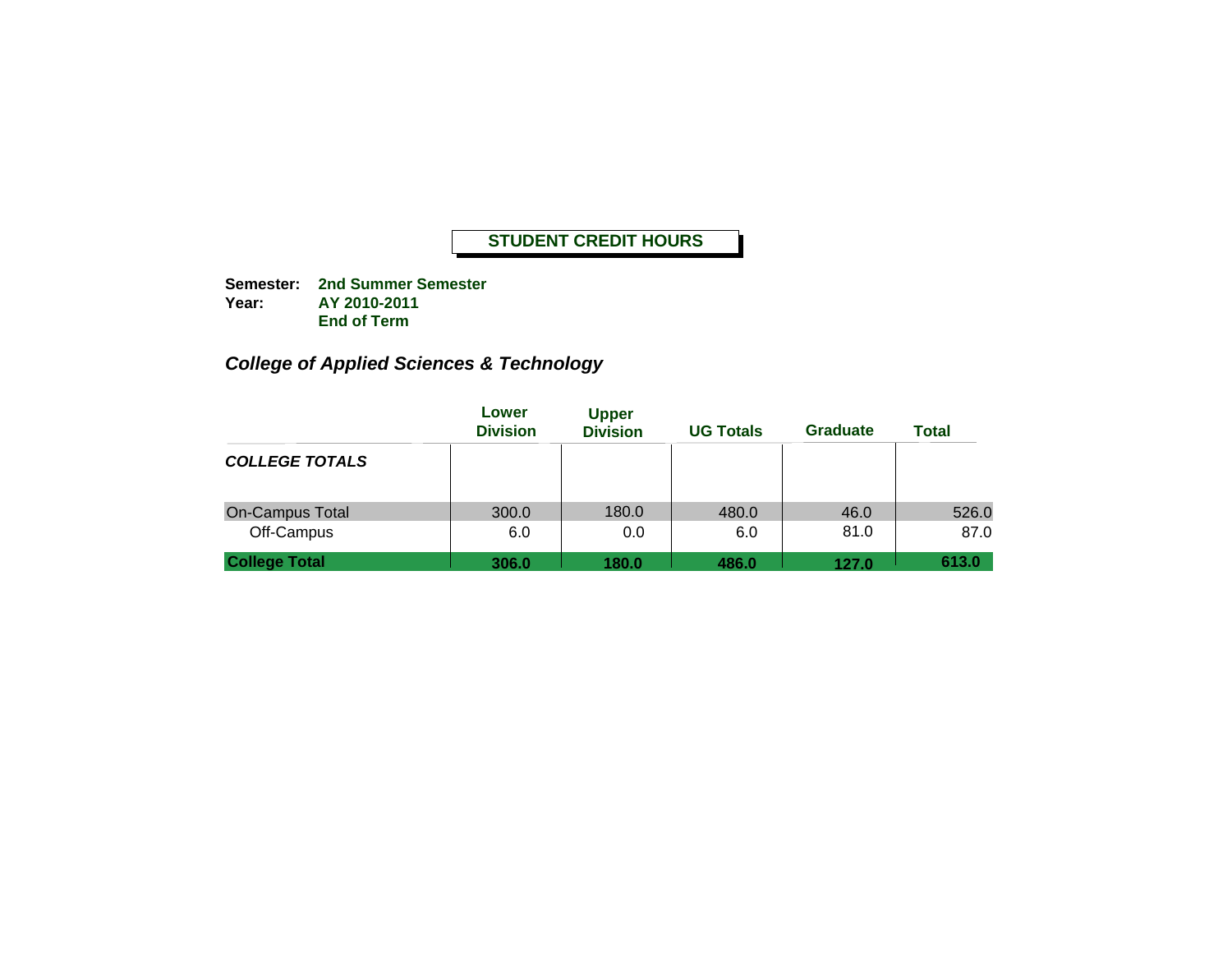**Semester: 2nd Summer Semester Year: AY 2010-2011 End of Term**

### *College of Architecture & Planning*

|                                      | Lower<br><b>Division</b> | <b>Upper</b><br><b>Division</b> | <b>UG Totals</b> | <b>Graduate</b> | <b>Total</b> |
|--------------------------------------|--------------------------|---------------------------------|------------------|-----------------|--------------|
| <b>COLLEGE TOTALS</b>                |                          |                                 |                  |                 |              |
| <b>On-Campus Total</b><br>Off-Campus | 50.0<br>0.0              | 6.0<br>0.0                      | 56.0<br>0.0      | 63.0<br>0.0     | 119.0<br>0.0 |
| <b>College Total</b>                 | 50.0                     | 6.0                             | 56.0             | 63.0            | 119.0        |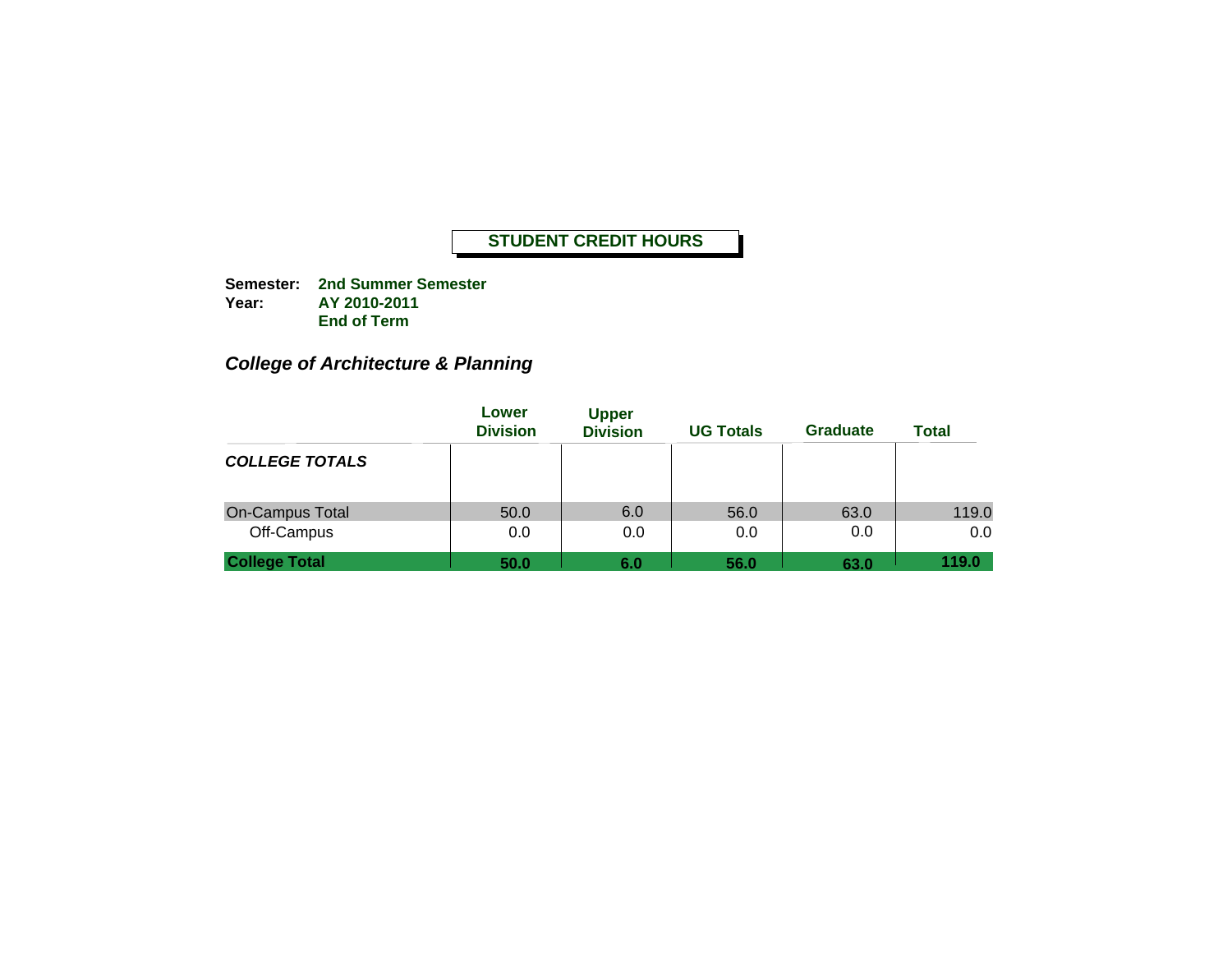**Semester: 2nd Summer Semester Year: AY 2010-2011 End of Term**

## *College of Business*

|                                      | Lower<br><b>Division</b> | <b>Upper</b><br><b>Division</b> | <b>UG Totals</b> | Graduate     | <b>Total</b>    |
|--------------------------------------|--------------------------|---------------------------------|------------------|--------------|-----------------|
| <b>COLLEGE TOTALS</b>                |                          |                                 |                  |              |                 |
| <b>On-Campus Total</b><br>Off-Campus | 468.0<br>0.0             | 771.0<br>115.0                  | 1239.0<br>115.0  | 3.0<br>269.0 | 1242.0<br>384.0 |
| <b>College Total</b>                 | 468.0                    | 886.0                           | 1354.0           | 272.0        | 1626.0          |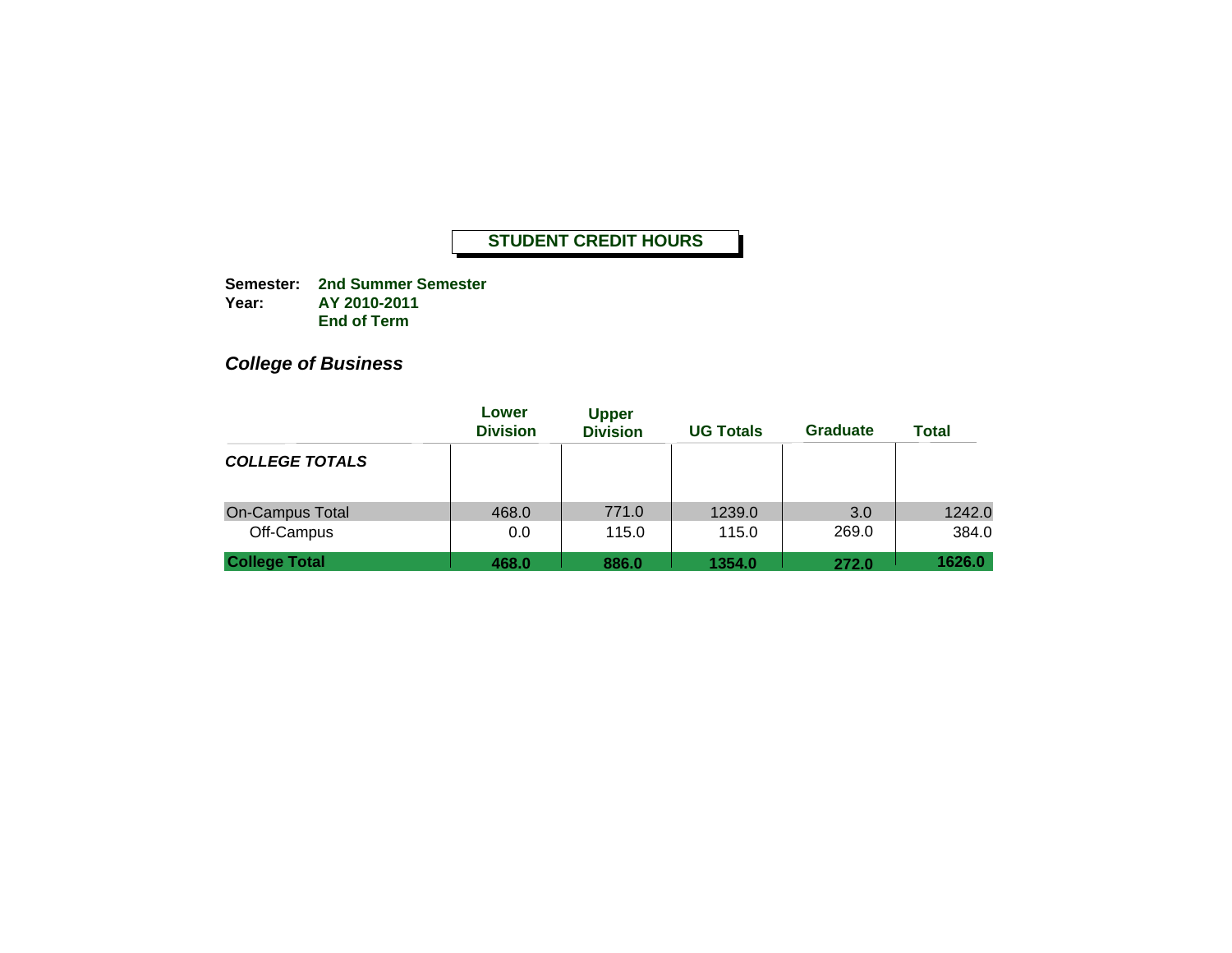**Semester: 2nd Summer Semester Year: AY 2010-2011 End of Term**

### *College of Communication, Information, & Media*

|                                      | Lower<br><b>Division</b> | <b>Upper</b><br><b>Division</b> | <b>UG Totals</b> | <b>Graduate</b> | <b>Total</b>  |
|--------------------------------------|--------------------------|---------------------------------|------------------|-----------------|---------------|
| <b>COLLEGE TOTALS</b>                |                          |                                 |                  |                 |               |
| <b>On-Campus Total</b><br>Off-Campus | 380.0<br>7.0             | 219.0<br>14.0                   | 599.0<br>21.0    | 63.0<br>0.0     | 662.0<br>21.0 |
| <b>College Total</b>                 | 387.0                    | 233.0                           | 620.0            | 63.0            | 683.0         |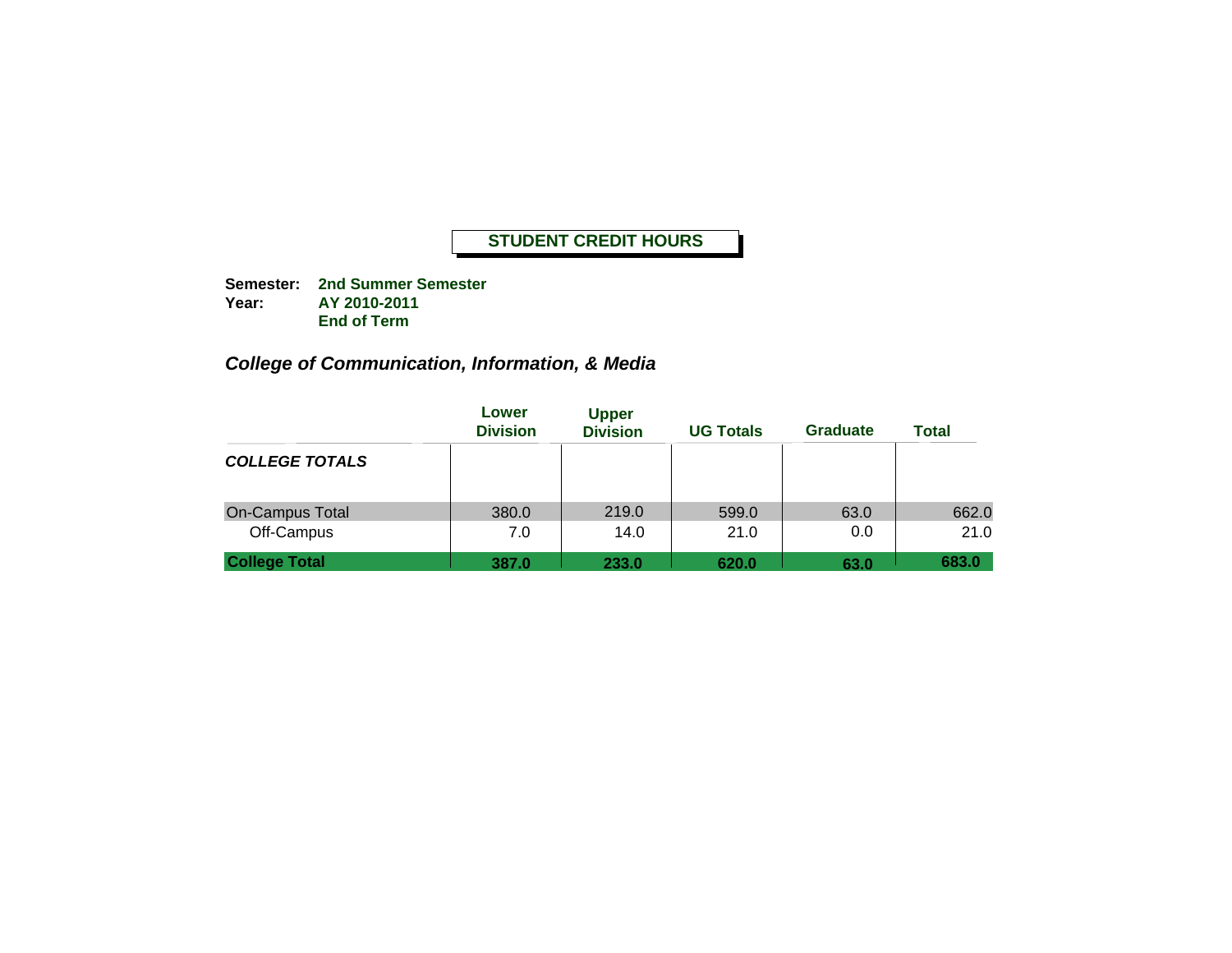**Semester: 2nd Summer Semester Year: AY 2010-2011 End of Term**

*College of Fine Arts*

|                                      | Lower<br><b>Division</b> | <b>Upper</b><br><b>Division</b> | <b>UG Totals</b> | Graduate    | <b>Total</b> |
|--------------------------------------|--------------------------|---------------------------------|------------------|-------------|--------------|
| <b>COLLEGE TOTALS</b>                |                          |                                 |                  |             |              |
| <b>On-Campus Total</b><br>Off-Campus | 216.0<br>0.0             | 84.0<br>0.0                     | 300.0<br>0.0     | 66.0<br>0.0 | 366.0<br>0.0 |
| <b>College Total</b>                 | 216.0                    | 84.0                            | 300.0            | 66.0        | 366.0        |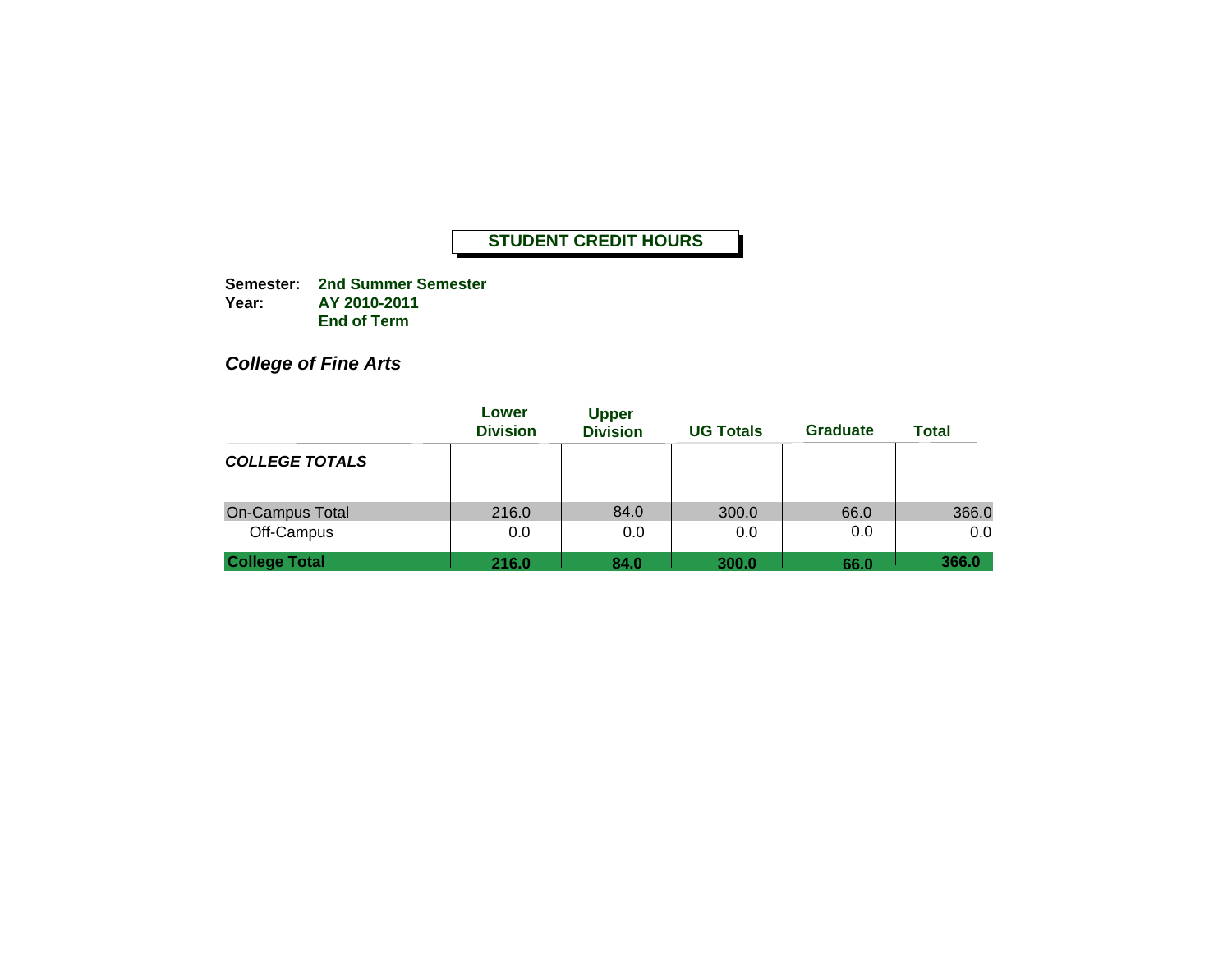**Semester: 2nd Summer Semester Year: AY 2010-2011 End of Term**

### *College of Sciences and Humanities*

|                                      | Lower<br><b>Division</b> | <b>Upper</b><br><b>Division</b> | <b>UG Totals</b> | <b>Graduate</b> | <b>Total</b>    |
|--------------------------------------|--------------------------|---------------------------------|------------------|-----------------|-----------------|
| <b>COLLEGE TOTALS</b>                |                          |                                 |                  |                 |                 |
| <b>On-Campus Total</b><br>Off-Campus | 2333.0<br>225.0          | 907.0<br>120.0                  | 3240.0<br>345.0  | 302.0<br>132.0  | 3542.0<br>477.0 |
| <b>College Total</b>                 | 2558.0                   | 1027.0                          | 3585.0           | 434.0           | 4019.0          |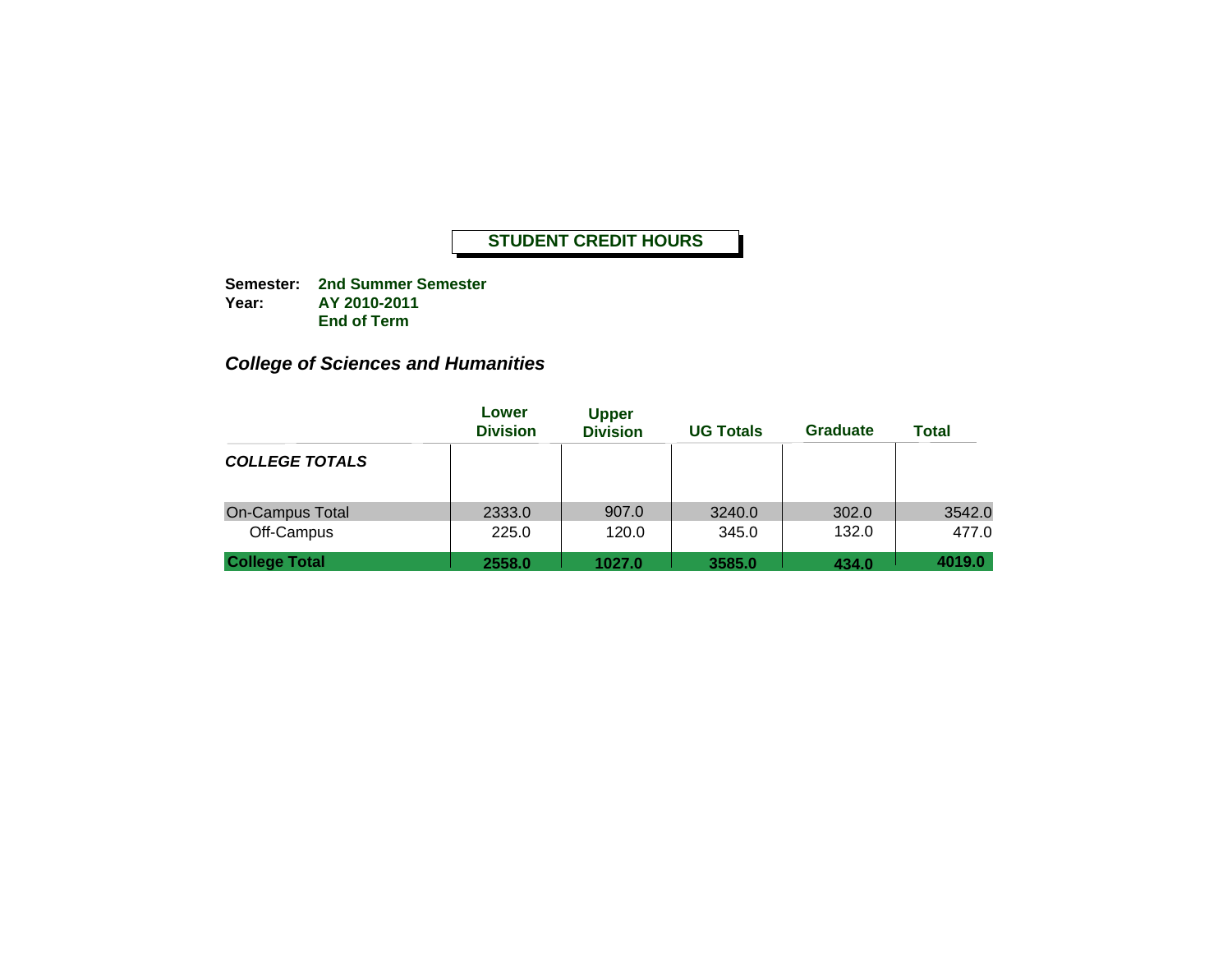**Semester: 2nd Summer Semester Year: AY 2010-2011 End of Term**

*Interdepartmental*

|                                      | Lower<br><b>Division</b> | <b>Upper</b><br><b>Division</b> | <b>UG Totals</b> | <b>Graduate</b> | <b>Total</b> |
|--------------------------------------|--------------------------|---------------------------------|------------------|-----------------|--------------|
| <b>COLLEGE TOTALS</b>                |                          |                                 |                  |                 |              |
| <b>On-Campus Total</b><br>Off-Campus | 0.0<br>48.0              | 0.0<br>6.0                      | 0.0<br>54.0      | 0.0<br>0.0      | 0.0<br>54.0  |
| <b>College Total</b>                 | 48.0                     | 6.0                             | 54.0             | 0.0             | 54.0         |